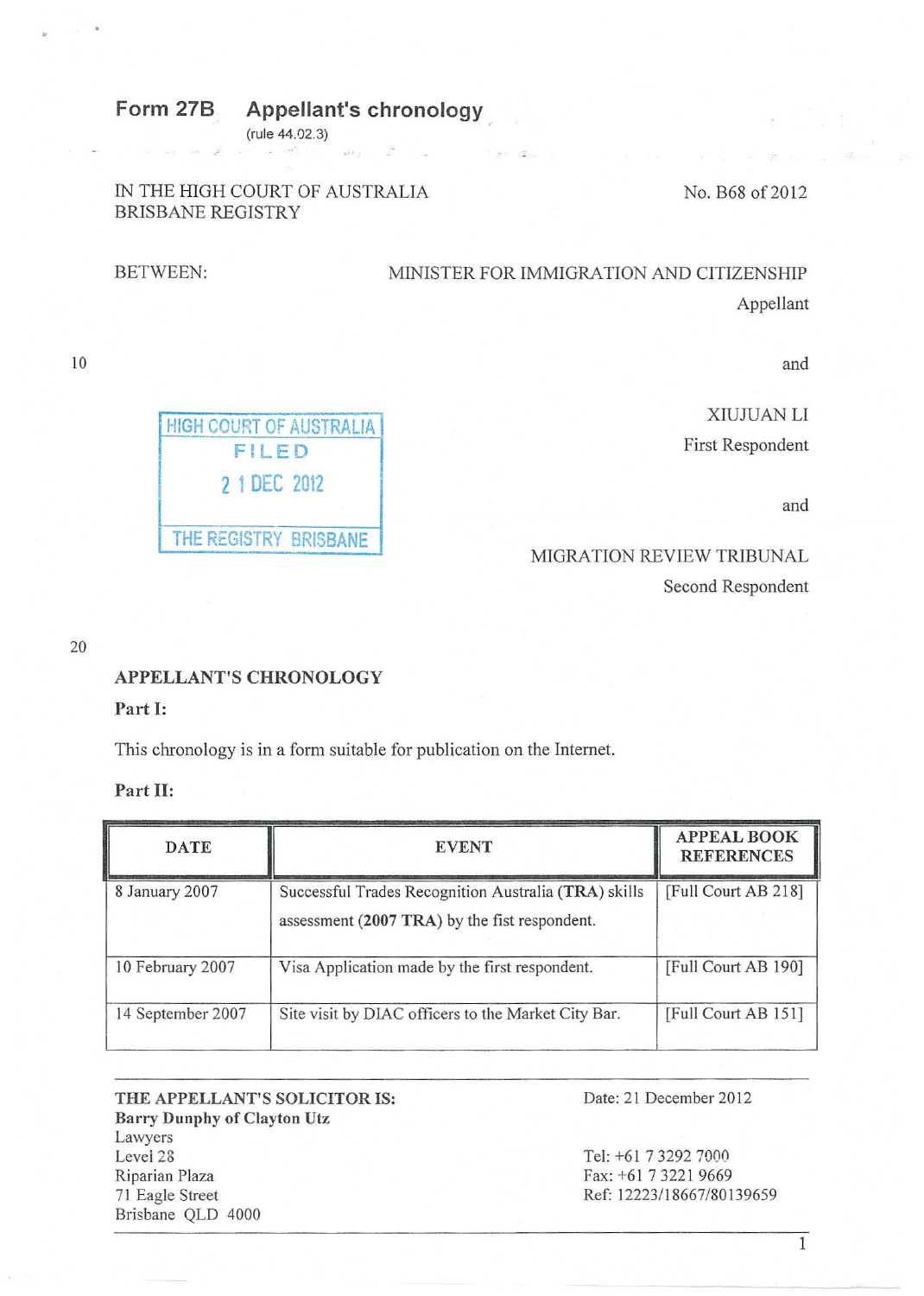| <b>DATE</b>       | <b>EVENT</b>                                                                                                                                                                                                                                                                                                                                                                                                                                             | <b>APPEAL BOOK</b><br><b>REFERENCES</b> |
|-------------------|----------------------------------------------------------------------------------------------------------------------------------------------------------------------------------------------------------------------------------------------------------------------------------------------------------------------------------------------------------------------------------------------------------------------------------------------------------|-----------------------------------------|
| 11 December 2007  | Site visit by DIAC officers to the Market City Centre<br>Management.                                                                                                                                                                                                                                                                                                                                                                                     | [Full Court AB 151]                     |
| 2 July 2008       | Interview by DIAC officers with the first respondent.                                                                                                                                                                                                                                                                                                                                                                                                    | [Full Court AB 151]                     |
| 4 December 2008   | First respondent appoints a new representative.                                                                                                                                                                                                                                                                                                                                                                                                          | [Full Court AB 180]                     |
| 19 December 2008  | First respondent's representative recognises<br>information supplied for the 2007 TRA was false.<br>Further, it is proposed that the first respondent apply<br>again to TRA and the representative requests that "you<br>please hold my client's current permanent residence<br>visa application in abeyance while she obtains the new<br>TRA skills assessment?"                                                                                        | [Full Court AB 173]                     |
| 13 January 2009   | Delegate refused the Visa, on the basis that the 2007<br>TRA is not genuine.                                                                                                                                                                                                                                                                                                                                                                             | [Full Court AB 171]                     |
| 30 January 2009   | First respondent applies to the MRT for review.                                                                                                                                                                                                                                                                                                                                                                                                          | [Full Court AB 159]                     |
| 21 September 2009 | MRT writes to the first respondent's representative,<br>inviting comment on information relating to the<br>claimed hours worked and the 2007 TRA.                                                                                                                                                                                                                                                                                                        | [Full Court AB 151]                     |
| 19 October 2009   | First respondent's representative advises "currently<br>finalising a second skills assessment application to the<br>relevant assessing body" and requests "the current<br>position is my client requests the Tribunal hold her<br>merits review application in abeyance awaiting the<br>outcome of the her fresh skills assessment application<br>to TRA. $\ldots$<br>The results of the fresh skills assessment should be<br>available within 28 days," | [Full Court AB 139]                     |
| 21 October 2009   | The first respondent is invited to appear before the<br>MRT for the purposes of an oral hearing on 11<br>December 2009.                                                                                                                                                                                                                                                                                                                                  | [Full Court AB 134]                     |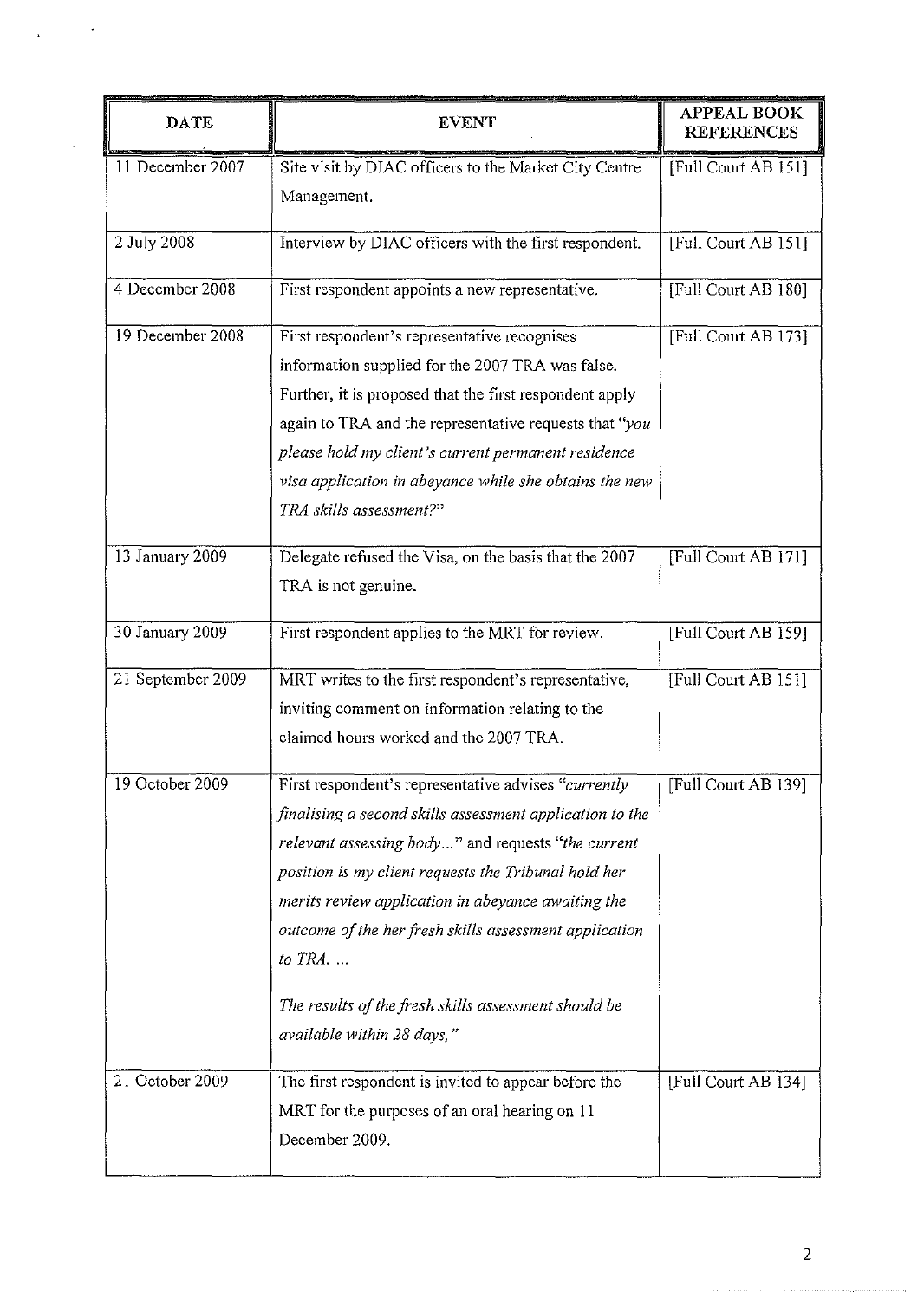| <b>DATE</b>      | <b>EVENT</b>                                                                                                                                                                                                                                                                                                                                                        | <b>APPEAL BOOK</b><br><b>REFERENCES</b> |
|------------------|---------------------------------------------------------------------------------------------------------------------------------------------------------------------------------------------------------------------------------------------------------------------------------------------------------------------------------------------------------------------|-----------------------------------------|
| 28 October 2009  | The first respondent accepts the invitation to the oral<br>hearing.                                                                                                                                                                                                                                                                                                 | [Full Court AB 130]                     |
| 2 November 2009  | The MRT advises of a re-scheduled oral hearing, on<br>18 December 2009.                                                                                                                                                                                                                                                                                             | [Full Court AB 122]                     |
| 4 November 2009  | The first respondent sends the second skills<br>assessment sent to TRA.                                                                                                                                                                                                                                                                                             | [Full Court AB 97]                      |
| 11 December 2009 | The first respondent's representative requests the<br>MRT receive oral evidence from 2 witnesses in<br>relation to the first respondent's further work<br>experience and skills.                                                                                                                                                                                    | [Full Court AB 117]                     |
| 18 December 2009 | Hearing before the MRT, where the first respondent's<br>representative advised that a second skills assessment<br>has not yet been received.                                                                                                                                                                                                                        | [Full Court AB 84]                      |
| 21 December 2009 | MRT writes to the first respondent's representative,<br>inviting comment on information.                                                                                                                                                                                                                                                                            | [Full Court AB 106]                     |
| 18 January 2010  | First respondent's representative provides further<br>comments, noting unsuccessful second skills<br>assessment and that a review of the TRA decision is<br>being sought. It is requested "that the Tribunal<br>forbear from making any final decision regarding her<br>review application until the outcome of her skills<br>assessment application is finalised". | [Full Court AB 96]                      |
| 25 January 2010  | Decision of the MRT.                                                                                                                                                                                                                                                                                                                                                | [Full Court AB 76]                      |
| 22 February 2010 | Application to the Federal Magistrates Court by the<br>first respondent.                                                                                                                                                                                                                                                                                            | [Full Court AB 1]                       |
| 7 July 2010      | First hearing in the Federal Magistrates Court.                                                                                                                                                                                                                                                                                                                     | [Full Court AB 252]                     |
| 23 August 2011   | Second Hearing in the Federal Magistrates Court                                                                                                                                                                                                                                                                                                                     | [Full Court AB 261]                     |
| 31 August 2011   | Federal Magistrates Court Judgment; [2011] FMCA<br>625                                                                                                                                                                                                                                                                                                              | [Full Court AB 251]                     |

المتأمين

l,

 $\mathcal{L}_{\mathcal{R}}^{\text{int}}$